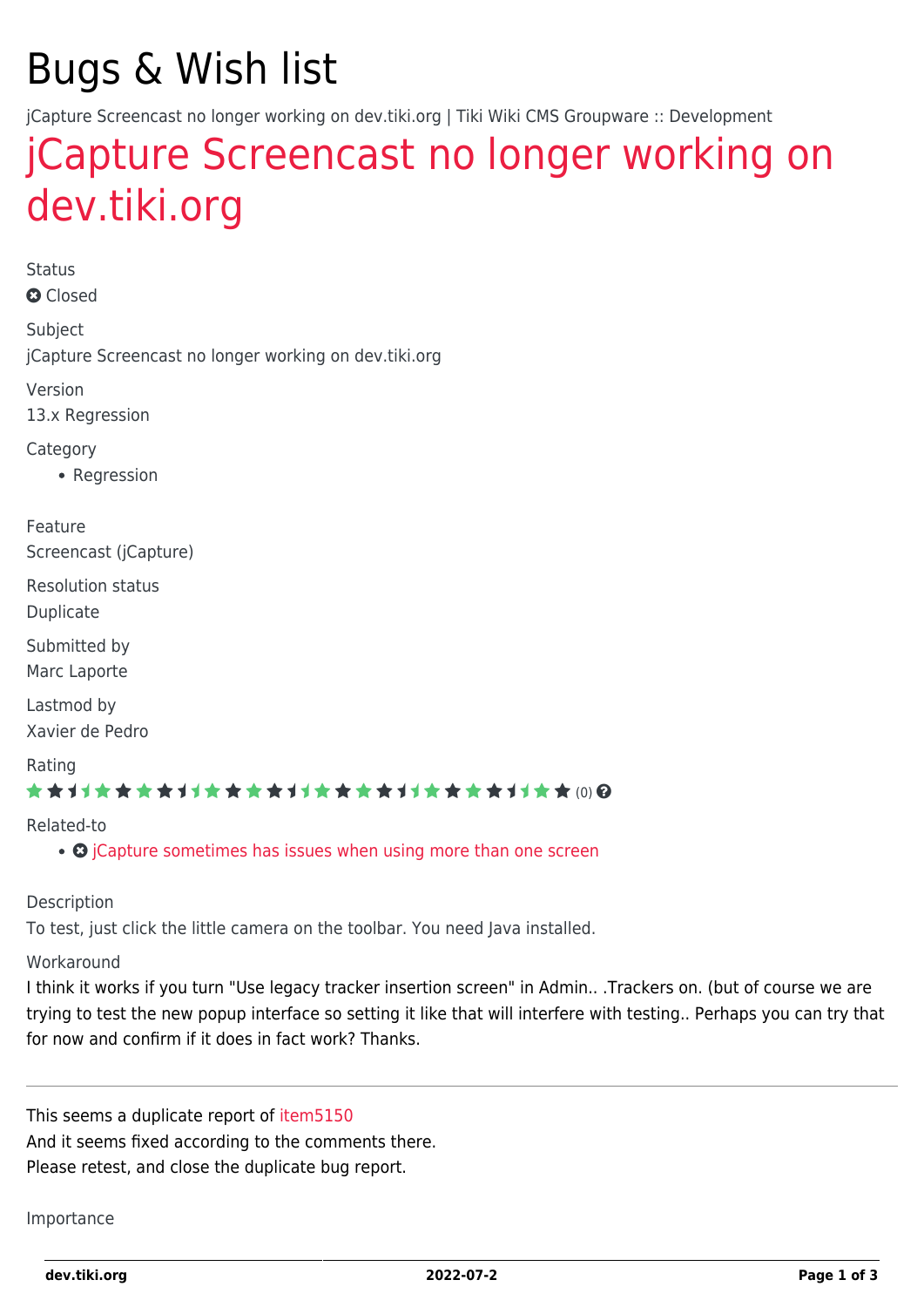10 high Easy to solve? 7 Priority 70 Demonstrate Bug (Tiki 19+) Please demonstrate your bug on show2.tikiwiki.org Version: trunk ▼ [Create show2.tikiwiki.org instance](#page--1-0) Ticket ID 5292 Created Tuesday 01 July, 2014 14:24:50 GMT-0000 by Marc Laporte LastModif

Thursday 17 July, 2014 19:16:51 GMT-0000

## Comments



## [Nelson Ko](https://dev.tiki.org/user9801) 05 Jul 14 19:26 GMT-0000

Anyone can see if it's a quick fix? If not working around is an option.... I think it works if you turn "Use legacy tracker insertion screen" in Admin.. .Trackers on. (but of course we are trying to test the new popup interface so setting it like that will interfere with testing.. Perhaps you can try that for now and confirm if it does in fact work? Thanks.



### [Marc Laporte](https://dev.tiki.org/user11197) 07 Jul 14 19:38 GMT-0000

So I tried that, and the issue remains.

The Java confirmation message appears, but after that, then selection area never appears.

Shall I turn the pref back to the way it was?

Thanks!



### [Marc Laporte](https://dev.tiki.org/user11197) 10 Jul 14 13:51 GMT-0000

"Use legacy tracker insertion screen" is now at off.